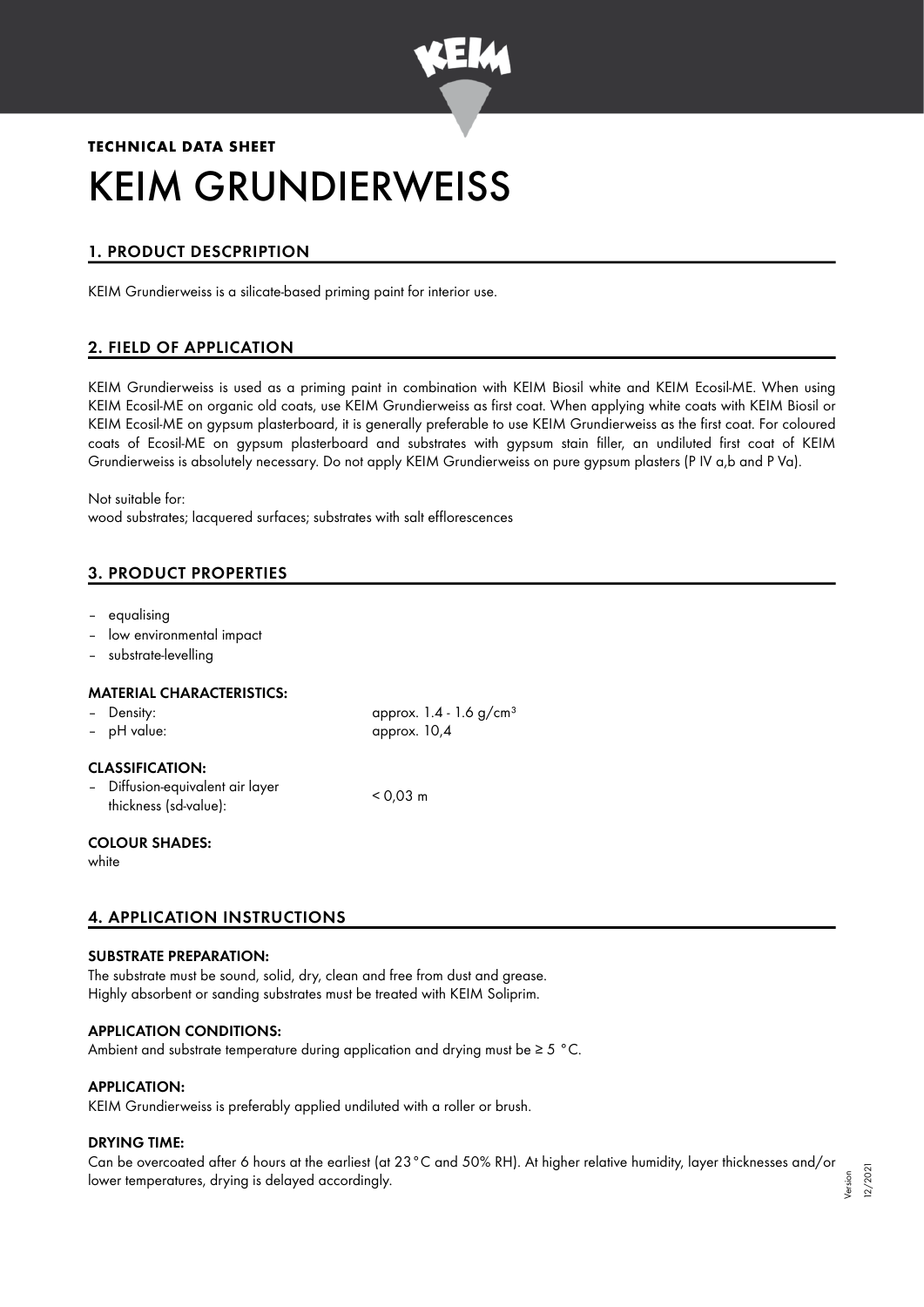#### CONSUMPTION:

approx. 0,2 l/m² for a single coating.

These material consumption values are guide values for smooth substrates. Exact consumption values must be determined by means of test areas.

#### CLEANING OF TOOLS:

Clean immediately with water.

## 5. PACKAGING

| <b>Container content</b> | Unit of measure | Quantity on pallet | Type of container |
|--------------------------|-----------------|--------------------|-------------------|
|                          |                 | 24                 | bucket            |
|                          |                 |                    | bucket            |

## 6. STORAGE

| max. storage time | <b>Storage conditions</b>                                                                   |
|-------------------|---------------------------------------------------------------------------------------------|
| 12 months         | cool<br>frost-free<br>keep container tightly sealed.<br>protected from heat and direct sun. |

#### 7. DISPOSAL

For disposal information refer to section 13 of the safety data sheet.

### EC WASTE CODE:

Waste code: 08 01 12

#### 8. SAFETY INSTRUCTIONS

Please, refer to the Material Safety Data Sheet.

#### GISCODE:

GIS code: BSW 40

## 9. GENERAL INFORMATION

Cover surfaces not to be treated, especially glass, ceramics and natural stone. Any splashes on surrounding surfaces or traffic areas must be rinsed off immediately with plenty of water.

Mixing with products not part of the system or other foreign additives is not permitted.

#### 10. CERTIFICATES & QUALITY SEALS